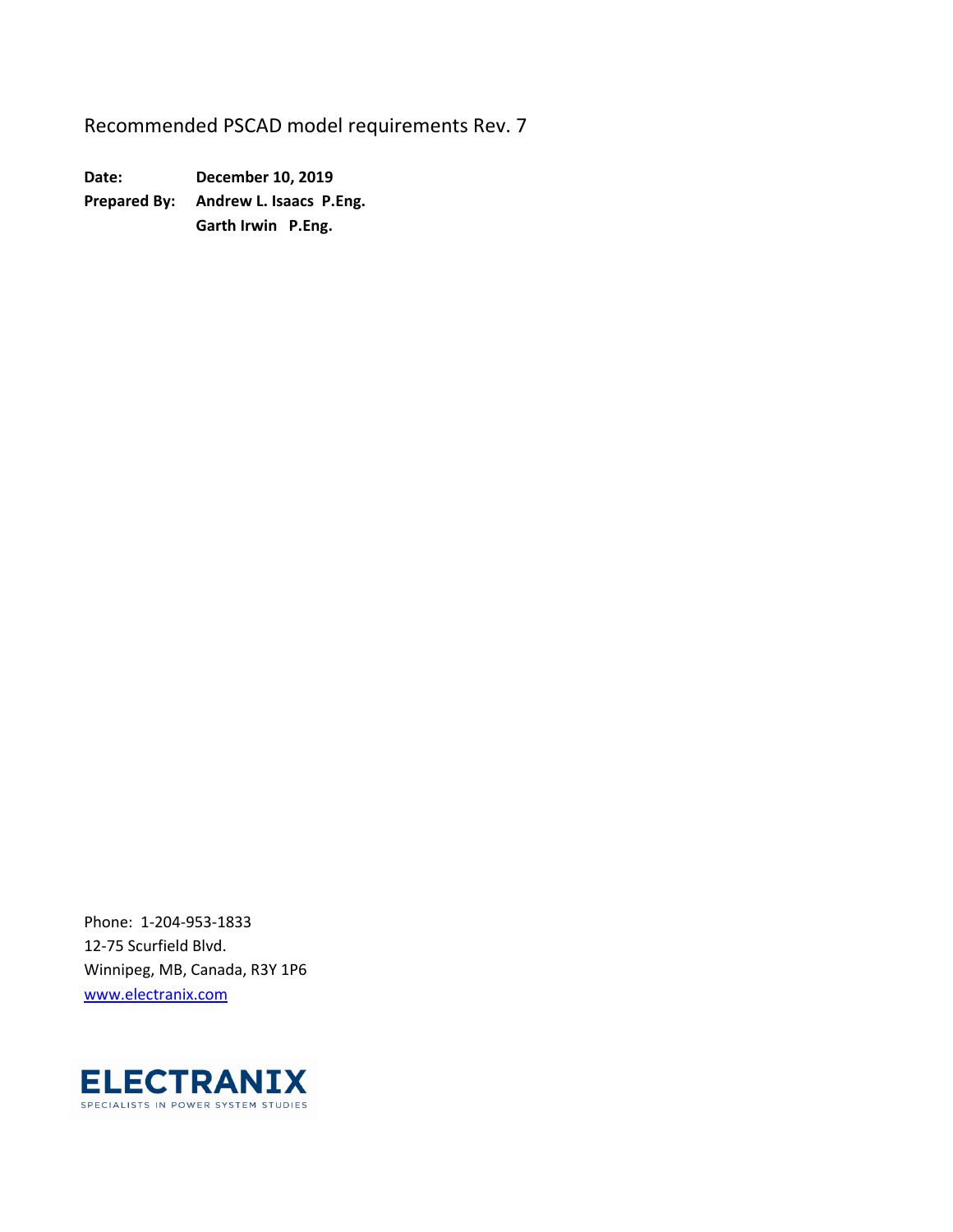## *Introduction*

Specific model requirements for a PSCAD study depend on the type of study being done. A study with a scope covering weak system interconnections, ride-through evaluation, short term<sup>1</sup> event response, and fast control interaction with nearby devices (for example) would require a model which has the following characteristics. Some specialty studies may require other features.

## *Model Accuracy Features*

For the model to be sufficiently accurate, it must:

- A. *Represent the full detailed inner control loops of the power electronics.*  The model cannot use the same approximations classically used in transient stability modeling, and should fully represent all fast inner controls, as implemented in the real equipment. Models which embed the actual hardware code into a PSCAD component are currently wide‐spread, and this is the recommended type of model.<sup>2</sup>
- B. *Represent all control features pertinent to the type of study being done.* Examples include external voltage controllers, plant level controllers, customized PLLs, ride‐through controllers, SSCI damping controllers and others. As in point A, actual hardware code is recommended to be used for most control and protection features. Operating modes that require system specific adjustment should be user accessible. Plant level voltage control should be represented along with adjustable droop characteristics. If multiple plants are controlled by a common controller, this functionality should be included.
- C. *Represent all pertinent electrical and mechanical configurations*. This includes any filters and specialized transformers. There may be other mechanical features such as gearboxes, pitch controllers, or others which should be modelled if they impact electrical performance within the timeframe of the study. Any control or dynamic features of the actual equipment which may influence behaviour in the simulation period which are not represented or which are approximated should be clearly identified.
- D. *Have all pertinent protections modeled in detail for both balanced and unbalanced fault conditions.*  Typically this includes various OV and UV protections (individual phase and RMS), frequency

It is not recommended to assemble the model using standard blocks available in the PSCAD master library, as approximations are usually introduced, and specific implementation details for important control blocks may be lost. In addition, there is a significant risk that errors will be introduced in the process of manually assembling the model. For this type of manually assembled model, (not using a direct "real code" embedding process), extra care is required, and validation is required.



<sup>&</sup>lt;sup>1</sup> Example analysis periods could be 2 to 10 seconds from fault inception. Some studies could require longer periods.

 $^2$  The model must be a full IGBT representation (preferred), or may use a voltage source representation that approximates the IGBT switching but maintains full detail in the controls. A three phase sinusoidal source representation is not acceptable. Models manually translated block‐by‐block from MATLAB or control block diagrams may be unacceptable because the method used to model the electrical network and interface to the controls may not be accurate, or portions of the controls such as PLL circuits or protection circuits may be approximated or omitted. Note that firmware code may be directly used to create an extremely accurate PSCAD model of the controls. The controller source code may be compiled into DLLs or binaries if the source code is unavailable due to confidentiality restrictions.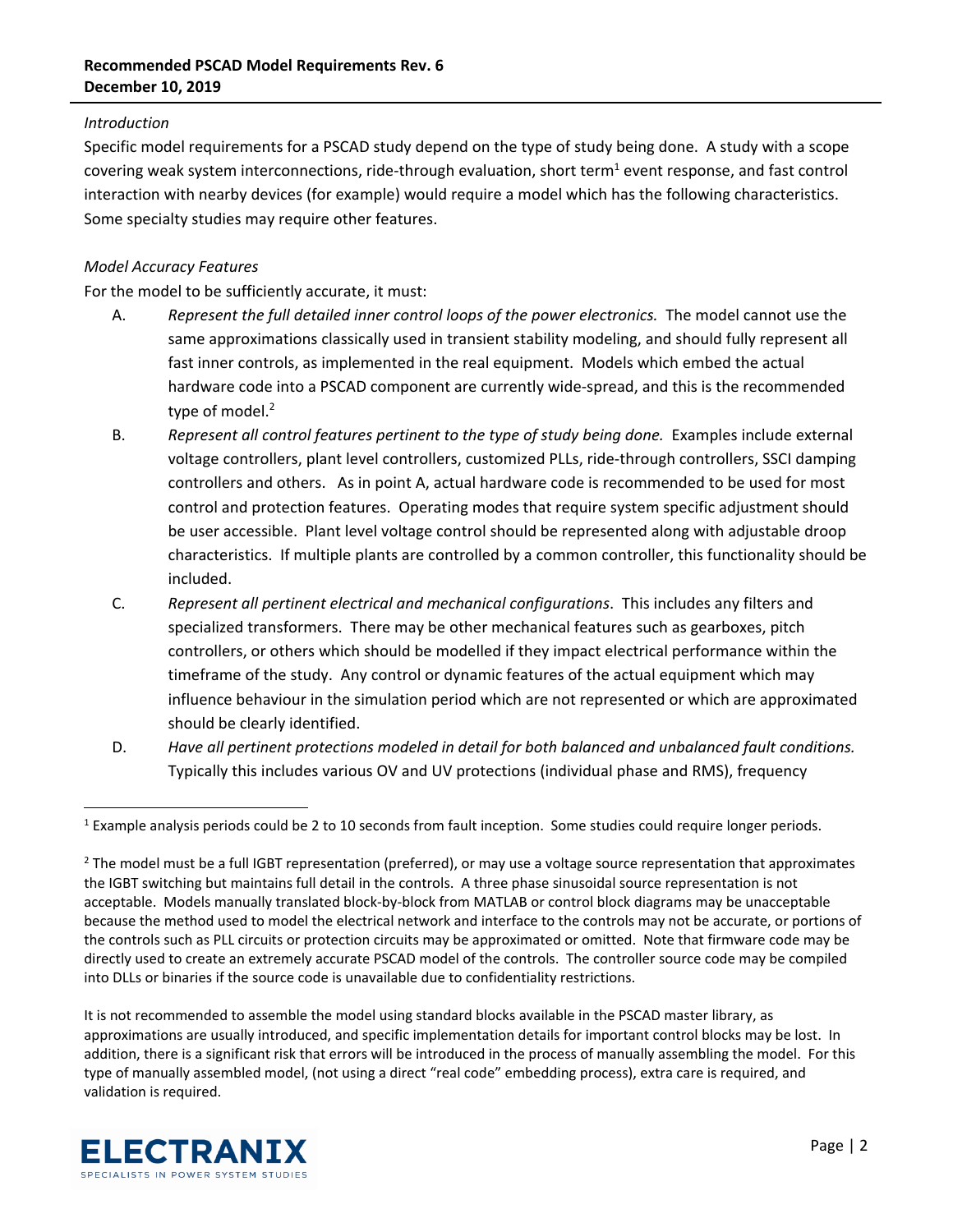protections, DC bus voltage protections, converter overcurrent protections, and often other inverter specific protections. As in point A, actual hardware code is recommended to be used for these protection features.

E. *Be configured to match expected site*‐*specific equipment settings.* Any user‐tunable parameters or options should be set in the model to match the equipment at the specific site being evaluated, as far as they are known. Default parameters may not be appropriate.

## *Model Usability Features*

In order to allow study engineers to perform system analysis using the model, the PSCAD model must:

- F. *Have control or hardware options which are pertinent to the study accessible to the user.* Examples of this could include protection thresholds, real power recovery ramp rates, or SSCI damping controllers.<sup>3</sup> Diagnostic flags (eg. flags to show control mode changes or which protection has been activated) should be visible to aid in analysis.
- G. *Be accurate when running at a simulation time step of 10 μs or higher*. Often, requiring a smaller time step means that the control implementation has not used the interpolation features of PSCAD, or is using inappropriate interfacing between the model and the larger network. Lack of interpolation support introduces inaccuracies into the model at larger simulation time‐steps. In cases where the IGBT switching frequency is so high that even interpolation does not allow accurate switching representation at 10 μs (eg. 40 kHz), an average source approximation of the inverter switching may be used to allow a larger simulation time step<sup>2</sup>.
- H. *Operate at a range of simulation time* steps. The model should not be restricted to operating at a single time step, but should be able to operate within a range (eg. 10  $\mu$ s – 20  $\mu$ s)
- I. *Have the ability to disable protection models.* Many studies result in inadvertent tripping of converter equipment, and the ability to disable protection functions temporarily provides study engineers with valuable system diagnostic information.
- J. *Include documentation and a sample implementation test case.* Test case models should be configured according to the site‐specific real equipment configuration up to the Point of Interconnection. This would include (for example): aggregated generator model, aggregated generator transformer, equivalent collector branch, main step up transformers, gen tie line, and any other static or dynamic reactive resources. Test case should use a single machine infinite bus representation of the system, configured with an appropriate representative SCR, such as 2.5. Access to technical support engineers is desirable.
- K. *Have an identification mechanism for configuration.* The model documentation should provide a clear way to identify the specific settings and equipment configuration which will be used in any study, such that during commissioning the settings used in the studies can be checked. This may be control revision codes, settings files, or a combination of these and other identification measures.

<sup>&</sup>lt;sup>3</sup> Care should be taken to ensure that any user-settable options are not changed in a way that is not implementable in the real hardware, and that any selectable options are actually available at the specific site being considered. Discussion is recommended with the manufacturer prior to any changes being made in model configuration.